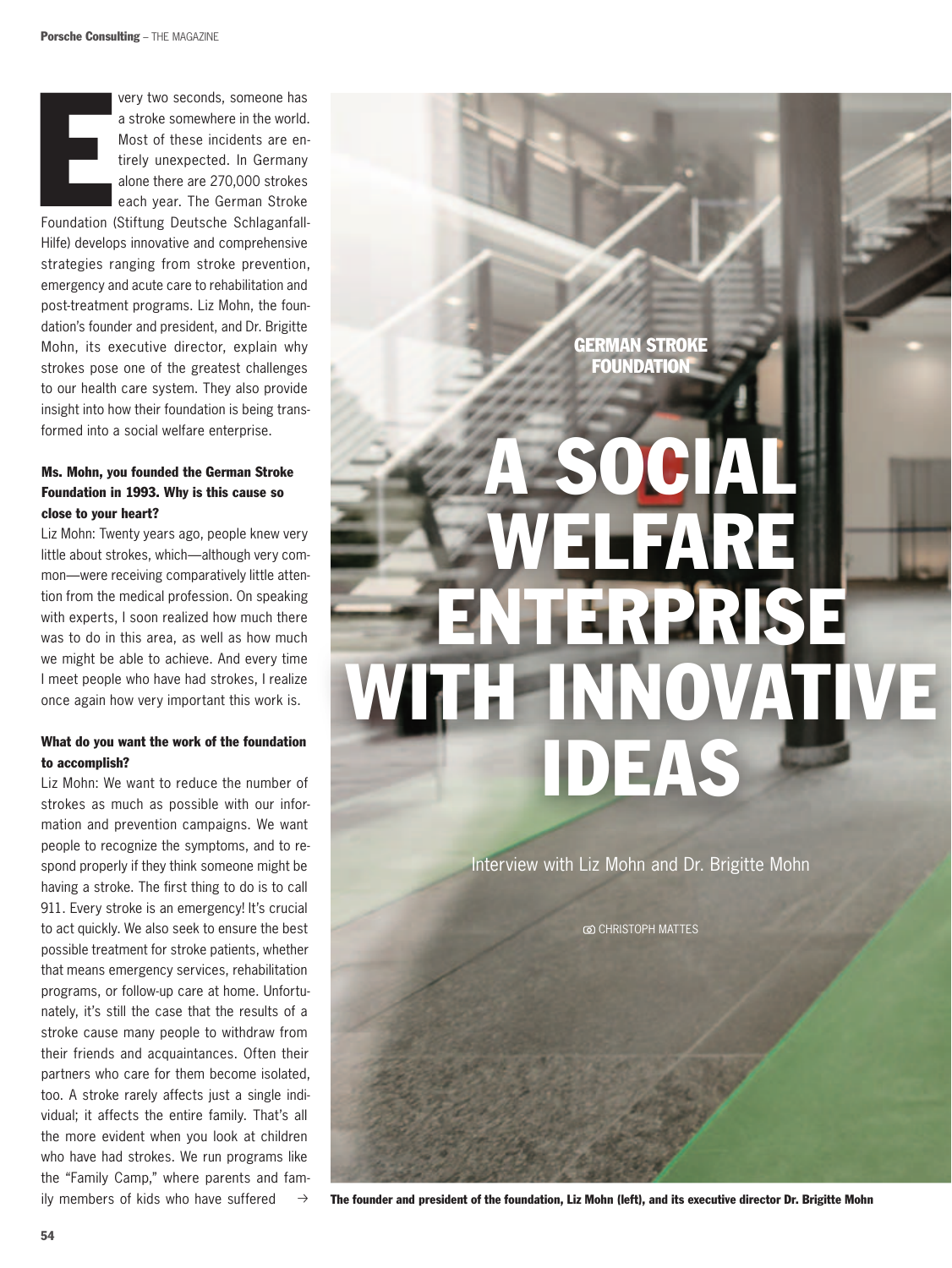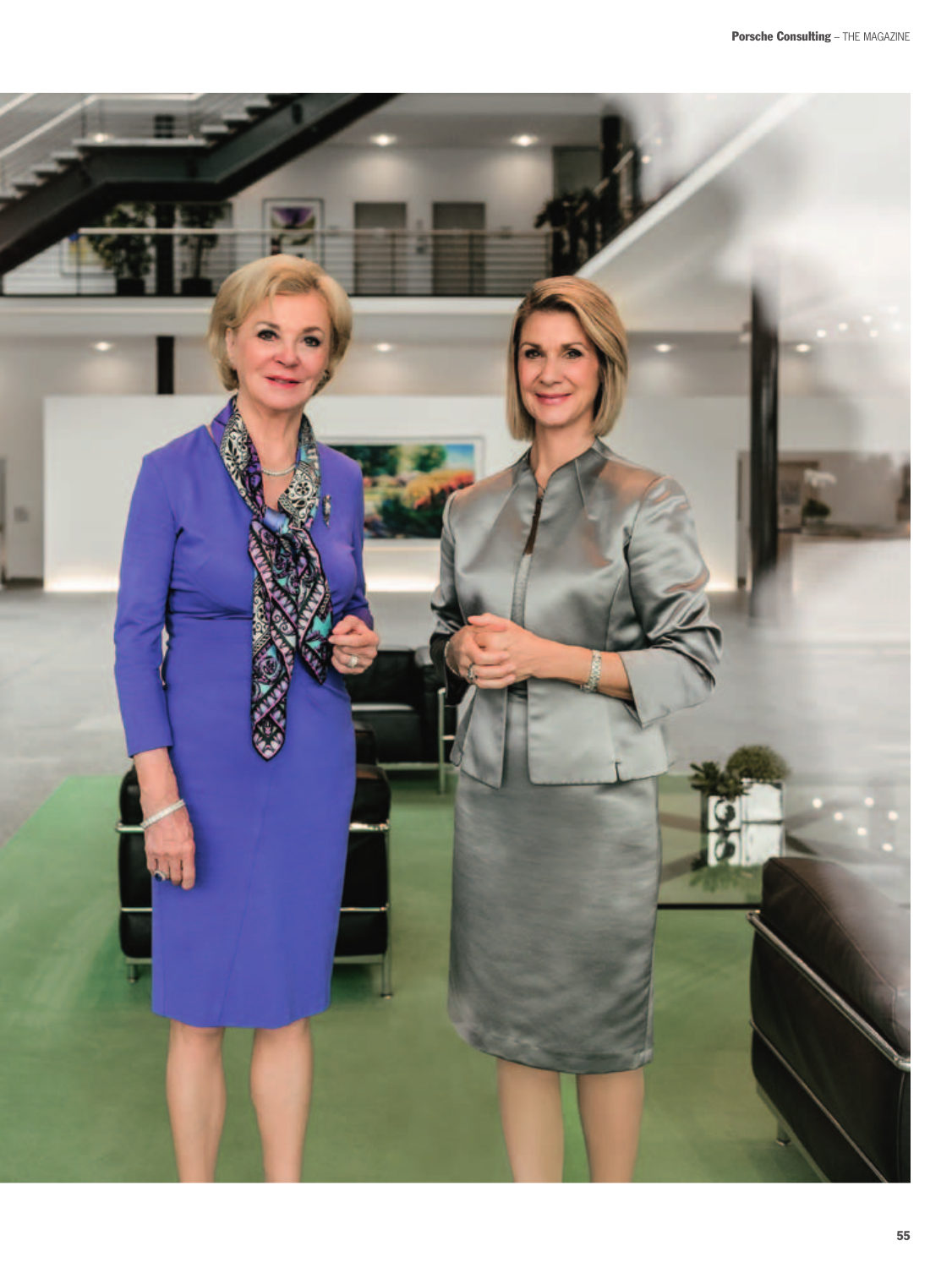a stroke learn how to use their resources efficiently and to look after themselves as well.

#### It is often thought that strokes only happen to older people. But young people and children can have them, too …

Liz Mohn: I was shocked to learn that kids can have strokes. All of a sudden you have to rethink all of your dreams and plans. But the good news is that children have the highest recovery potential. When young adults have a stroke, other questions arise. They've just started a job, set up a home with a partner, perhaps have children. Here it's a matter of their family's livelihood, and also of how their professional lives will develop. Our foundation provides guidance and counseling for people who have had a stroke and for their family members as well.

# Many foundations are suffering right now, both from low interest on their capital as well as from the drop in donations since the recession got underway. How do these two developments impact your work?

Brigitte Mohn: We expect both of these trends to continue for the next several years. Foundations often depend on a stable yield on their capital in order to cover costs and project investments. If they can no longer maintain these yields, they have to diversify into new types of investment to increase their capital or at least hold on to it in real terms. As for the fewer donations right now, that doesn't mean people are less willing to support important organizations or causes. But we have to approach them differently, and show them how much we achieve. That means increasing our internal efficiency while at the same time showing the outside world even more clearly how effective we are. Of course, we also have to think about potential new sources of funding.

## You've already started to set off on new paths. What do these consist of?

Brigitte Mohn: We're starting by expanding our partner management. One example would be the prevention campaigns we run with companies. These partnerships are ultimately to everyone's benefit—especially people who have had strokes. We of course make sure that we retain our independence in these campaigns. We are also placing a greater focus on developing products and services that improve stroke prevention or treatment in Germany, or that improve patients' quality of life. We're not out to make money with the proceeds, but instead to refinance our nonprofit work. The key term here is "social welfare entrepreneur."

## Changing from a donation-based foundation to a social welfare enterprise has surely not been easy, including for your staff members and your organizational culture.

Brigitte Mohn: Overall, a transformation of this type requires a greater degree of strategic thinking. And of course the momentum has to come from the executive board members. If they don't set a clear tone, then you won't find that type of spirit in the teams, either. Donation-based foundations, in particular, often function thanks to employees who bring a lot of idealism and intrinsic motivation to their task. They will do just about anything for their cause, and I have great respect for the enormous commitment that people show when they're in it with their hearts and minds. Given that we're taking a more market-oriented approach, it's especially important to show the employees that it's not about profit. What we take in, we reinvest for the purpose of enhancing people's lives. The difference lies in the way that we generate our funding. Porsche Consulting has provided outstanding support, especially when it comes to introducing and using new market-oriented attitudes and professional tools. And in close cooperation with our employees it has been instrumental in developing a successful and sustainable approach for our foundation.

### How do you think that foundations can become more professional and increase their overall efficiency?

Brigitte Mohn: Often there's not enough attention paid to the principle of refinancing. That means we no longer follow every idea that has good intentions, but instead first ask what the refinancing might look like. If we don't have a satisfactory answer for that, the idea is put on hold. To help in making these decisions, we've introduced instruments that all employees must use. Ideas have to go through what's called a product development process, which we've adopted with support from Porsche Consulting. Some of our employees thought it was a nuisance at first, but now they're really behind it. All in all, this type of instrument simplifies processes, prevents superfluous work, and spares us a good deal of disappointment.  $\leftarrow$ 

# **GERMAN STROKE** F O U N D A T I O N

*Founded in 1993 by Liz Mohn, the German Stroke Foundation (Stiftung Deutsche Schlaganfall-Hilfe) seeks to prevent strokes and to improve treatment for stroke patients. As is also true of German health care in general, the foundation has to maintain a balancing act between improved quality of treatment on the one hand and cost efficiency on the other. Porsche Consulting has been supporting the foundation in its efforts to become a social welfare enterprise. Professional processes are helping to ensure that donations made to the foundation generate the greatest possible benefits for patients. For example, a standardized product development process was initiated that puts every idea to an internal test: Whom does this program serve? How long will development take and what will it cost? In addition, internal planning and decision-making processes have been restructured, and innovative merchandising and fundraising strategies have been developed.*